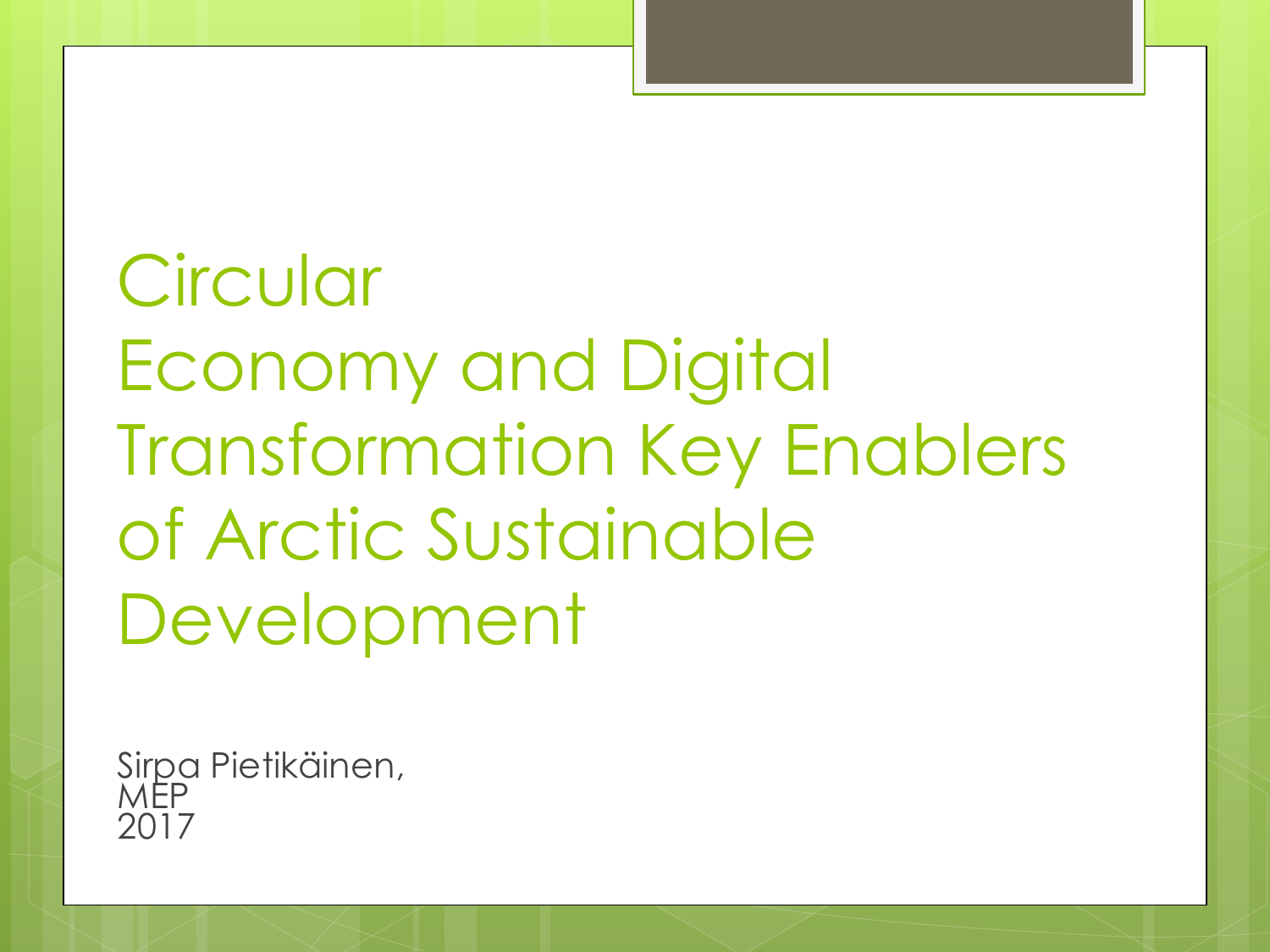#### Arctic region

- **•** Approximately four million people live in the region including indigenous peoples
- **o** Growing geopolitical importance of the Arctic region
- Vulnerable ecosystem
- Arctic sea ice has diminished significantly since 1981 o threatening to release huge amounts of carbon dioxide and methane into the atmosphere
- Melting glaciers contribute to globally rising sea levels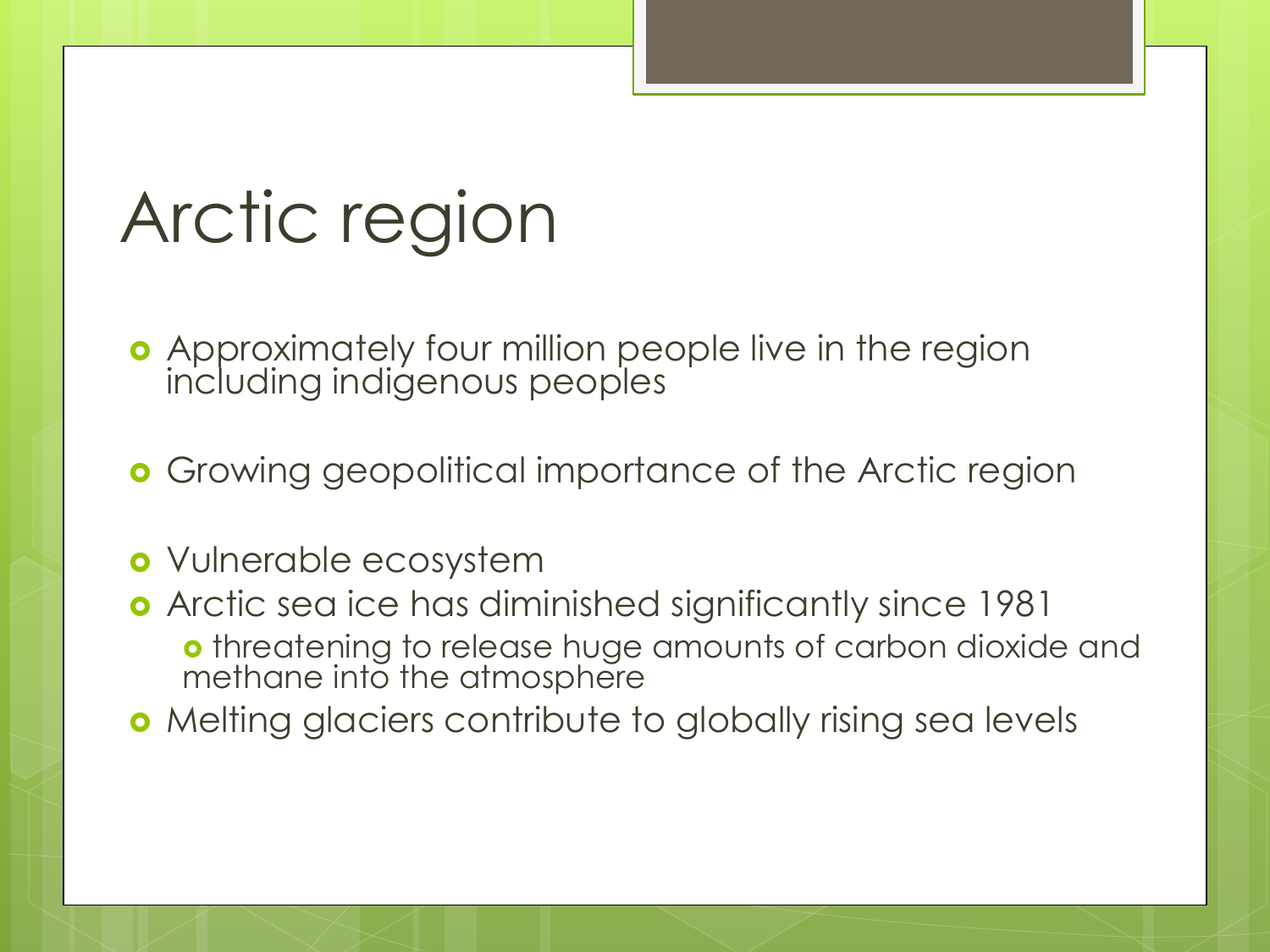# Comprehensive approach to defining "resource"



- **o** Resources are not only raw materials such as oil, gas, metals, but also
	- clean air
	- **o** clean water
	- **o** biodiversity
	- ecosystem services ….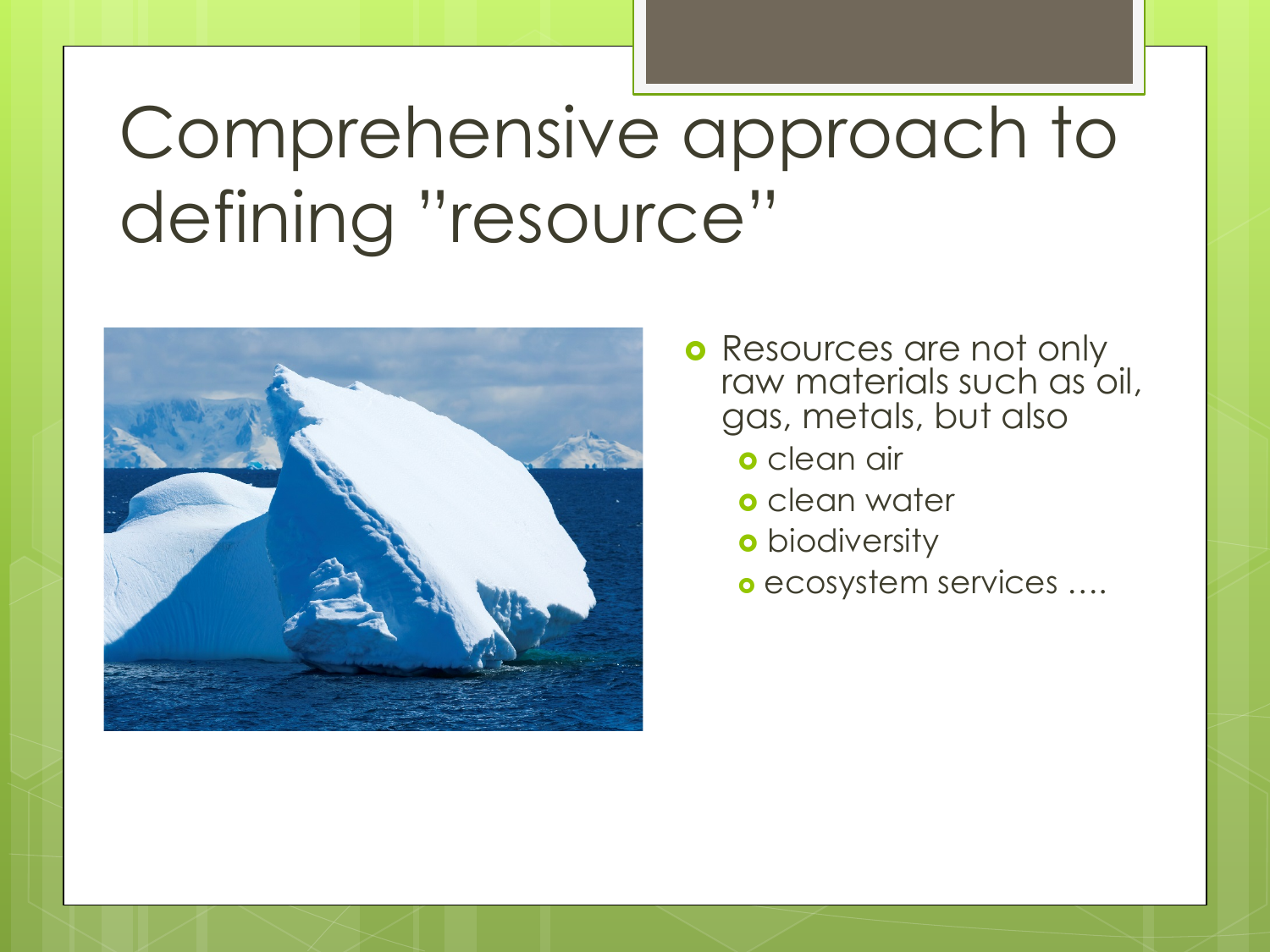#### Paradigm change

Old: industrial, cartesian, thinking in silos

New: holistic





Rockström&Wijkman: Bankrupting Nature (2012)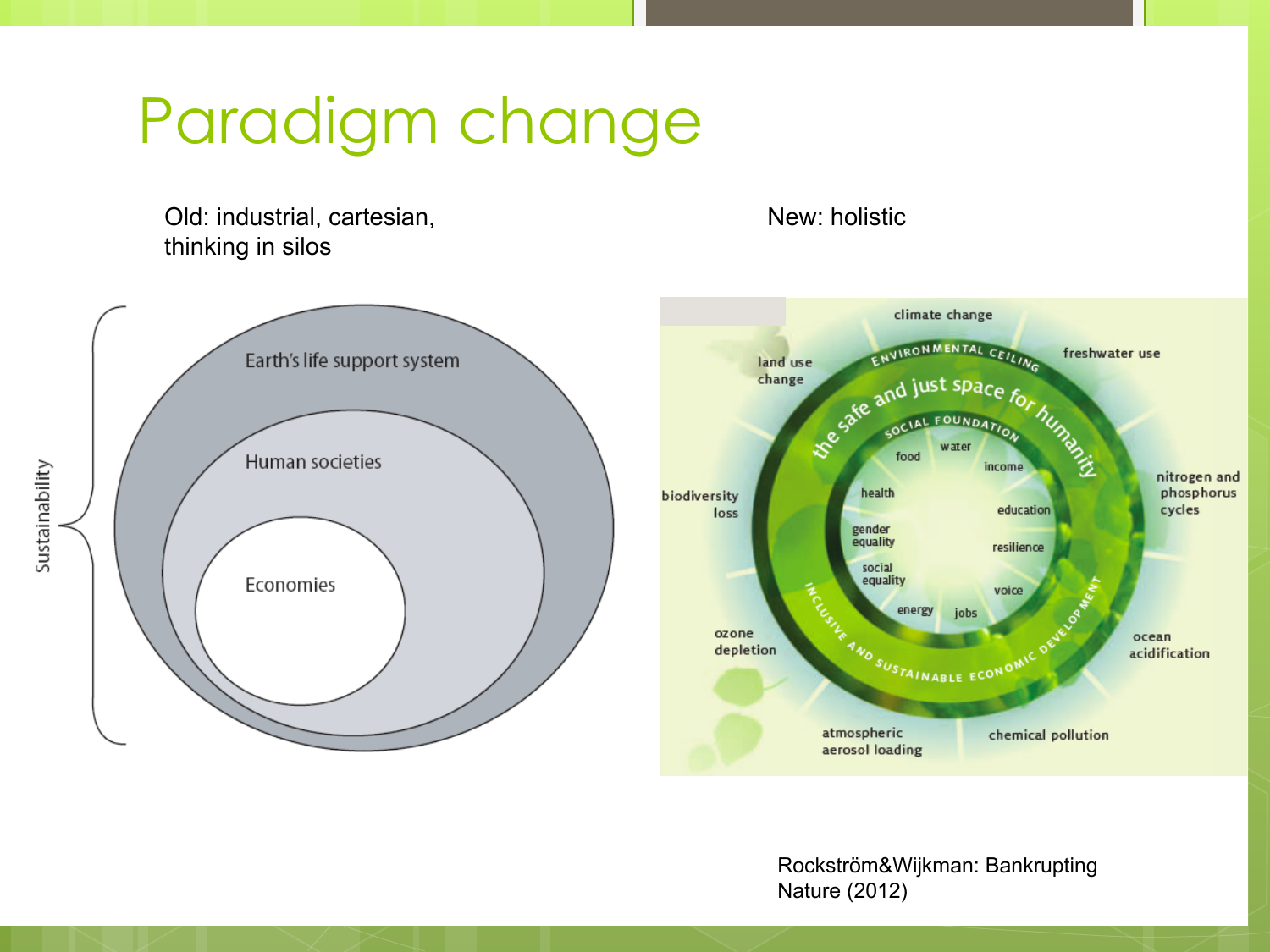#### We only have one planet

#### **Earth Overshoot Dav**

The date when humanity's use of natural resources in a given year (ecological footprint) exceeds what the Earth can regenerate in that year

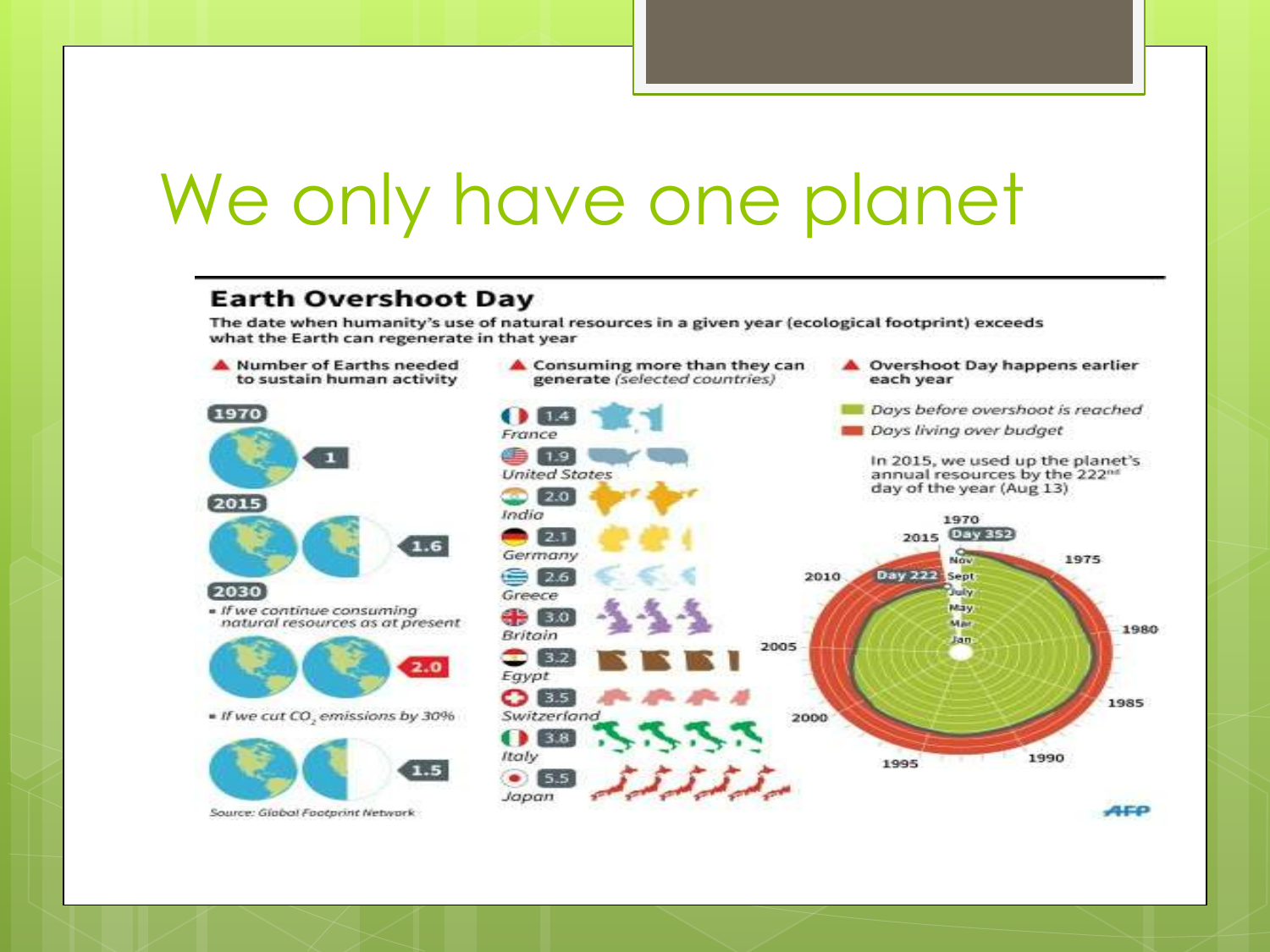### Answer needs to be in line with the challenge

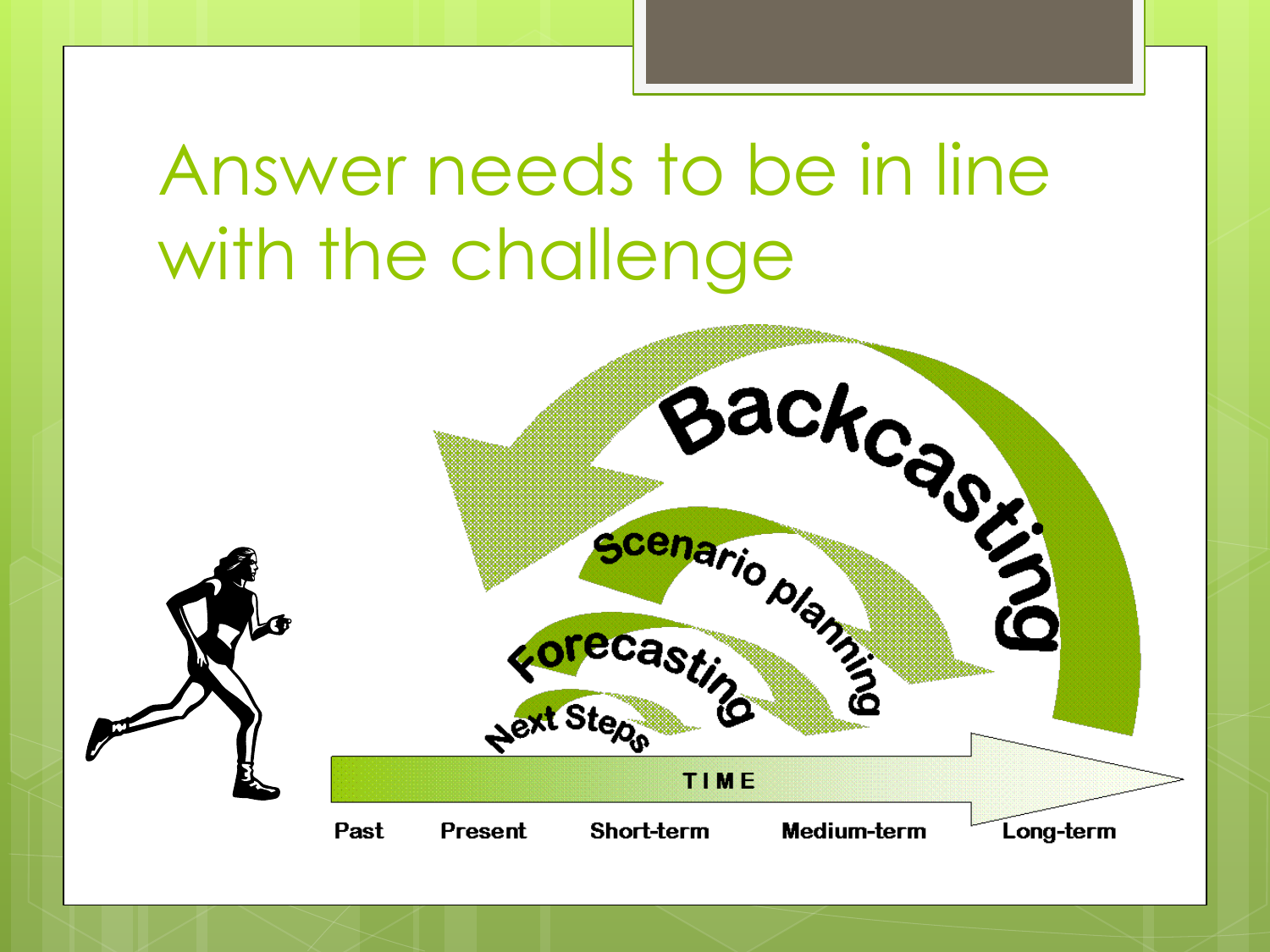### Disruptive Changes

o Circular economy

**o**Digitalisation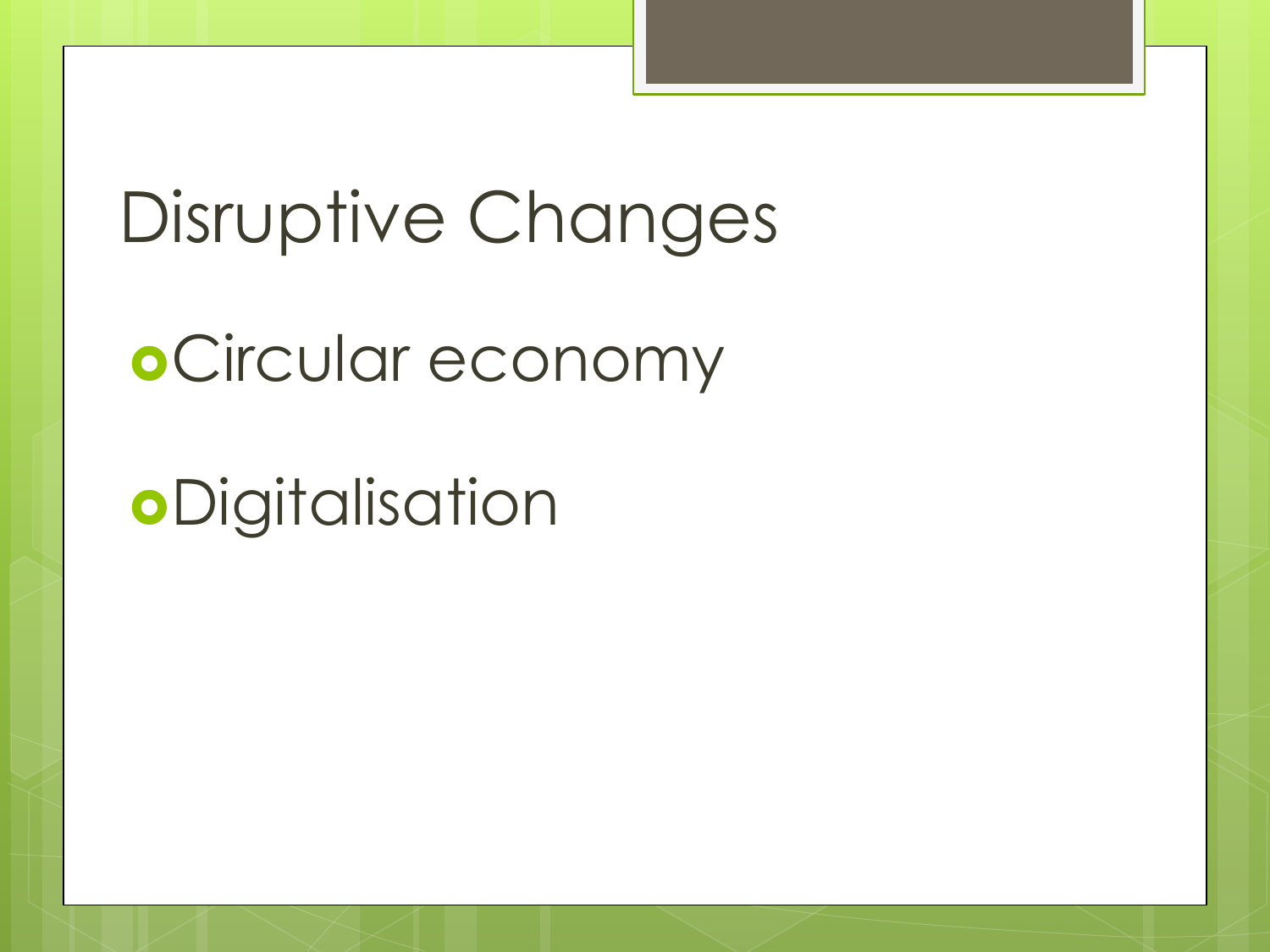#### Resource Efficiency

o Circular economy Cascading use of resources Waste hierarchy Extended producer responsibility Sustainable procurement New business models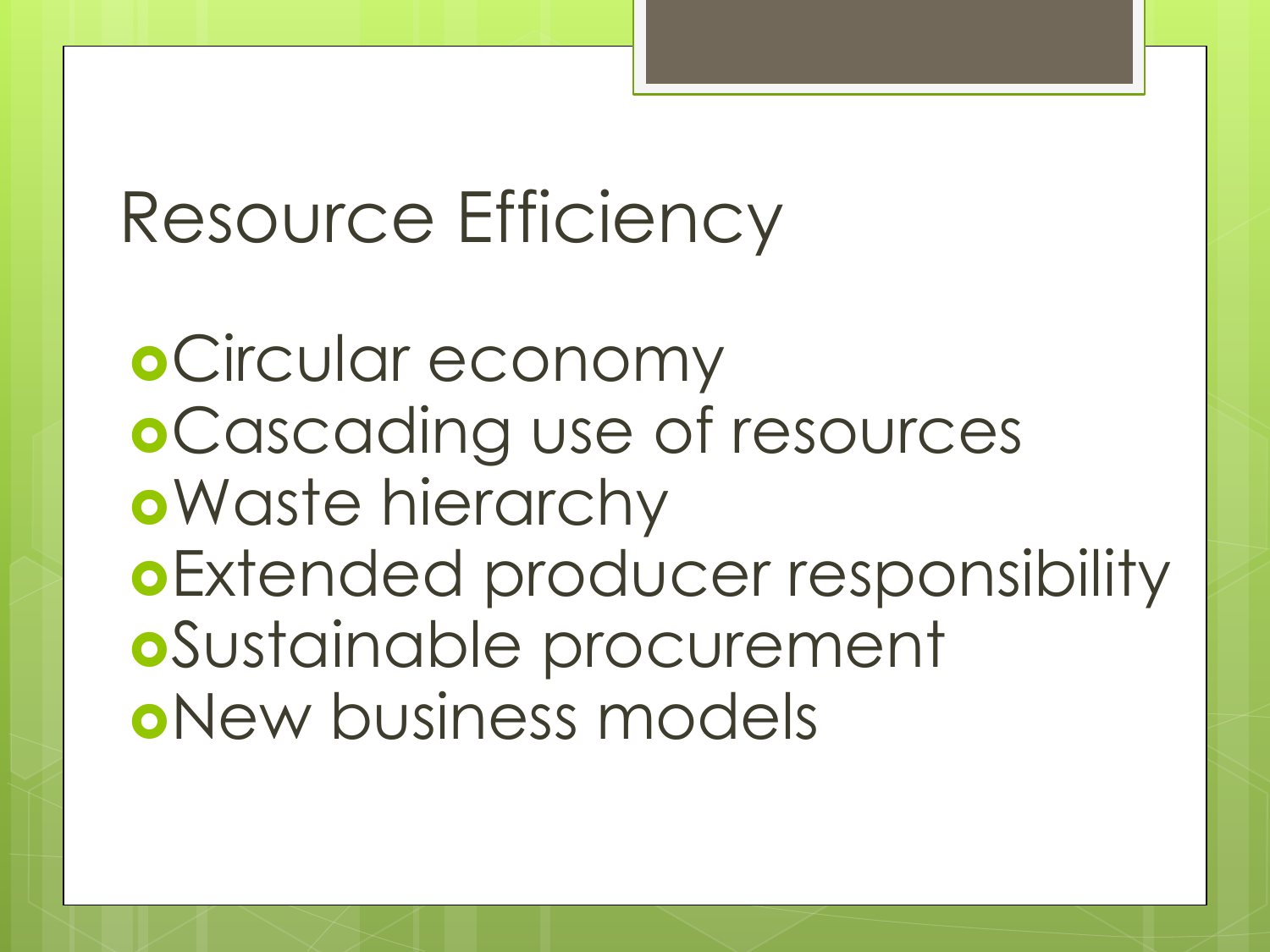## Circular Economy

- Non-renewable energy sources recycled in a closed system, used within limits set by sustainability
- oWaste is eliminated by design from the system
- Any waste that is generated is collected efficiently and used for the production of new goods
- Virgin raw materials are used only when recycled materials are not available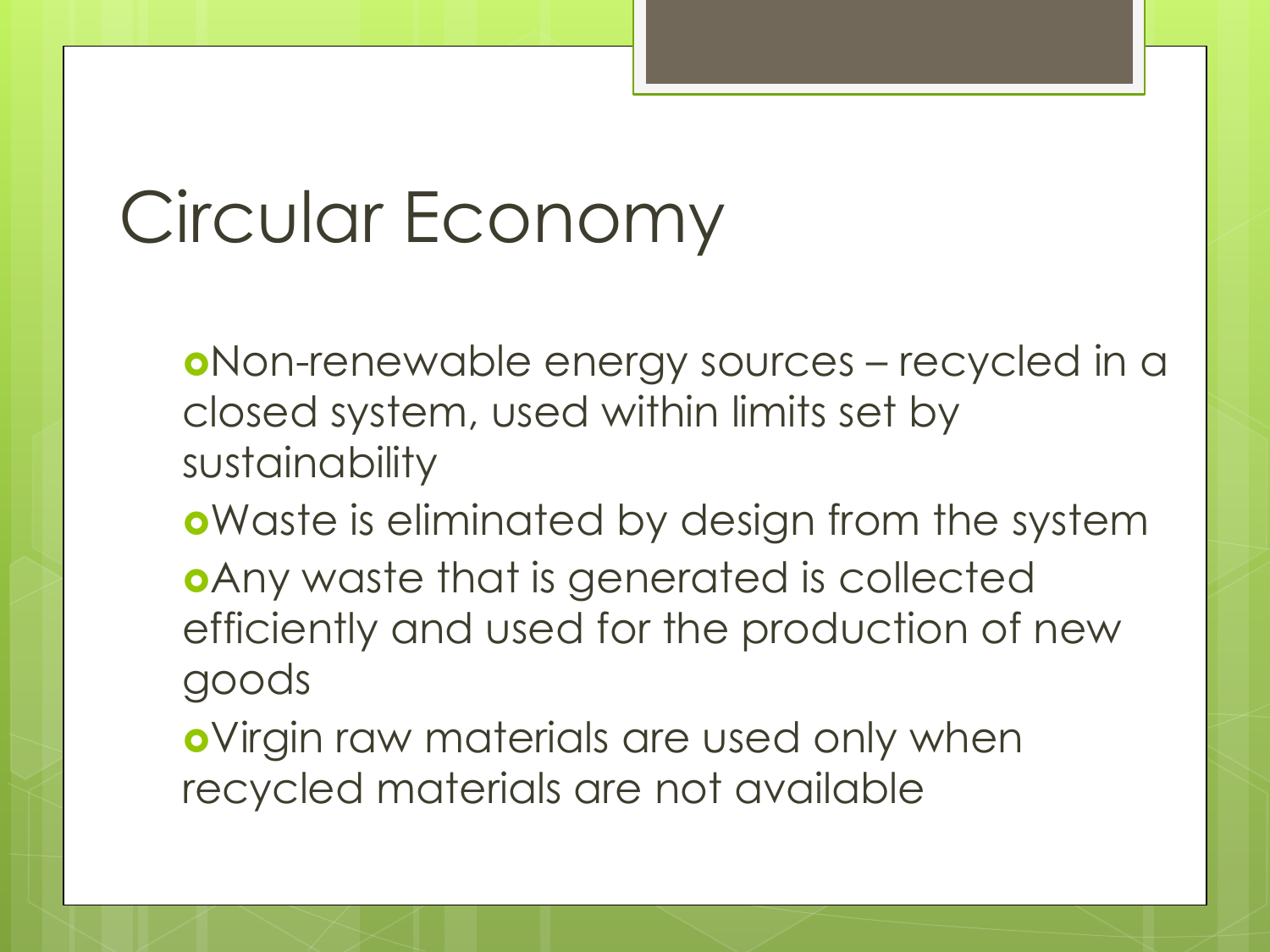# **Digitalisation**

- **•** European Commission: Digital Single Market
	- New technology: internet, cloud computing, big data and data analytics, robotics and 3D printing
	- oelectronics for automotive, security and energy markets, telecom equipment, business software, and laser and sensor technologies
	- services: eHealth, mondernising public services, digital skills, digitising industry, artificial intelligence

#### **o** Platform economy

- **e**enables resource efficiency
- **ofrom Marriots to Airbnb; car sharing**
- mobility as a service: services that come home using new forms of transportation (drones)
- odigitalisation of logistics: making transportation and shipping more efficient, automisation of plastics sorting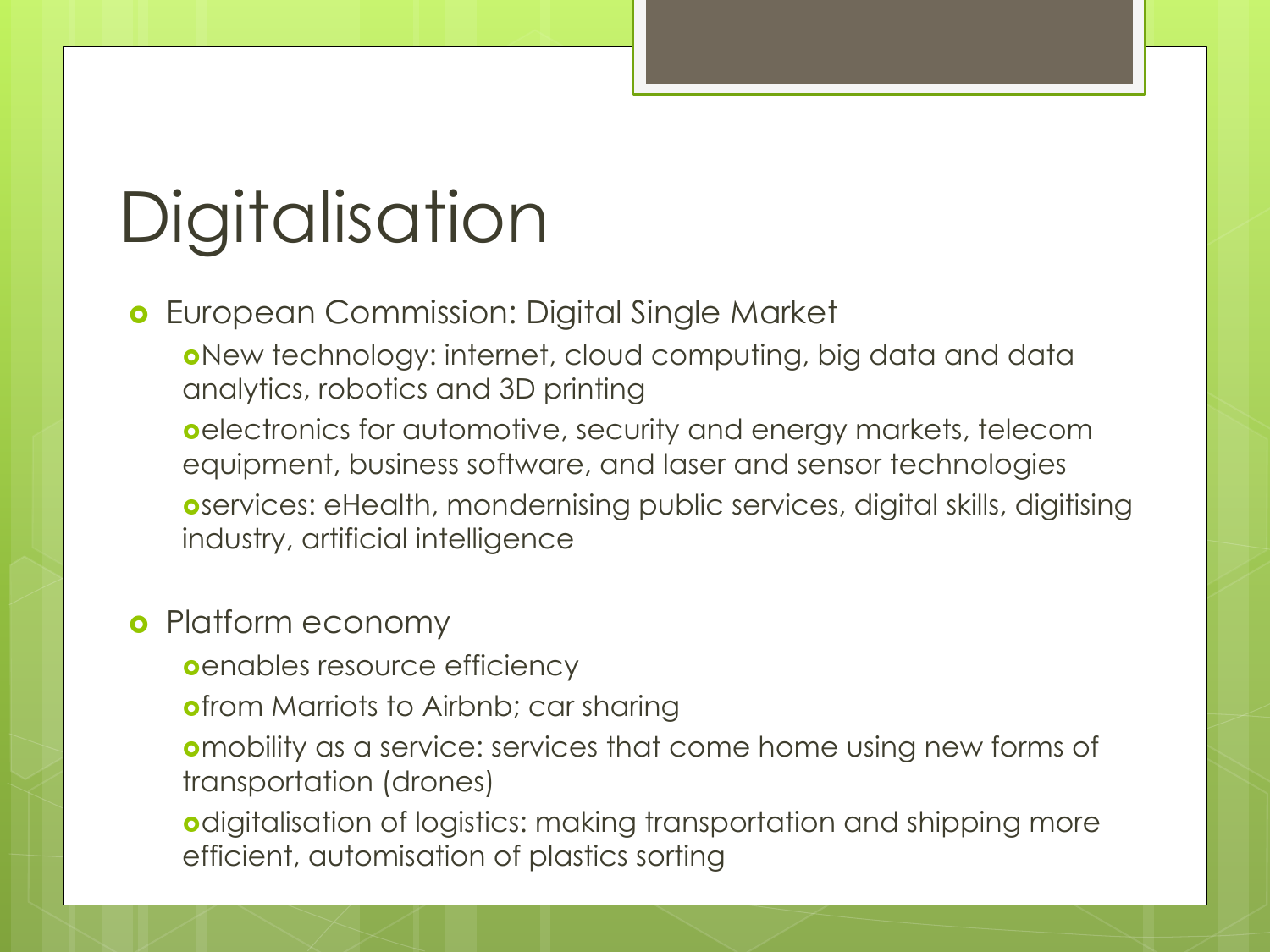#### Possibilities for the Arctic

#### **o** Increased access to natural resources

- **o**Shipping routes and fishing routes
- oIncreased wood growth
- **o** Big data
- **o** Use of information
- **o** Virtual connectivity
- o Innovation platform possibilities for joint development of digital solutions
	- **o**Mobility
	- **oRemote diagnostics** 
		- **o** eHealth
	- Environmental research